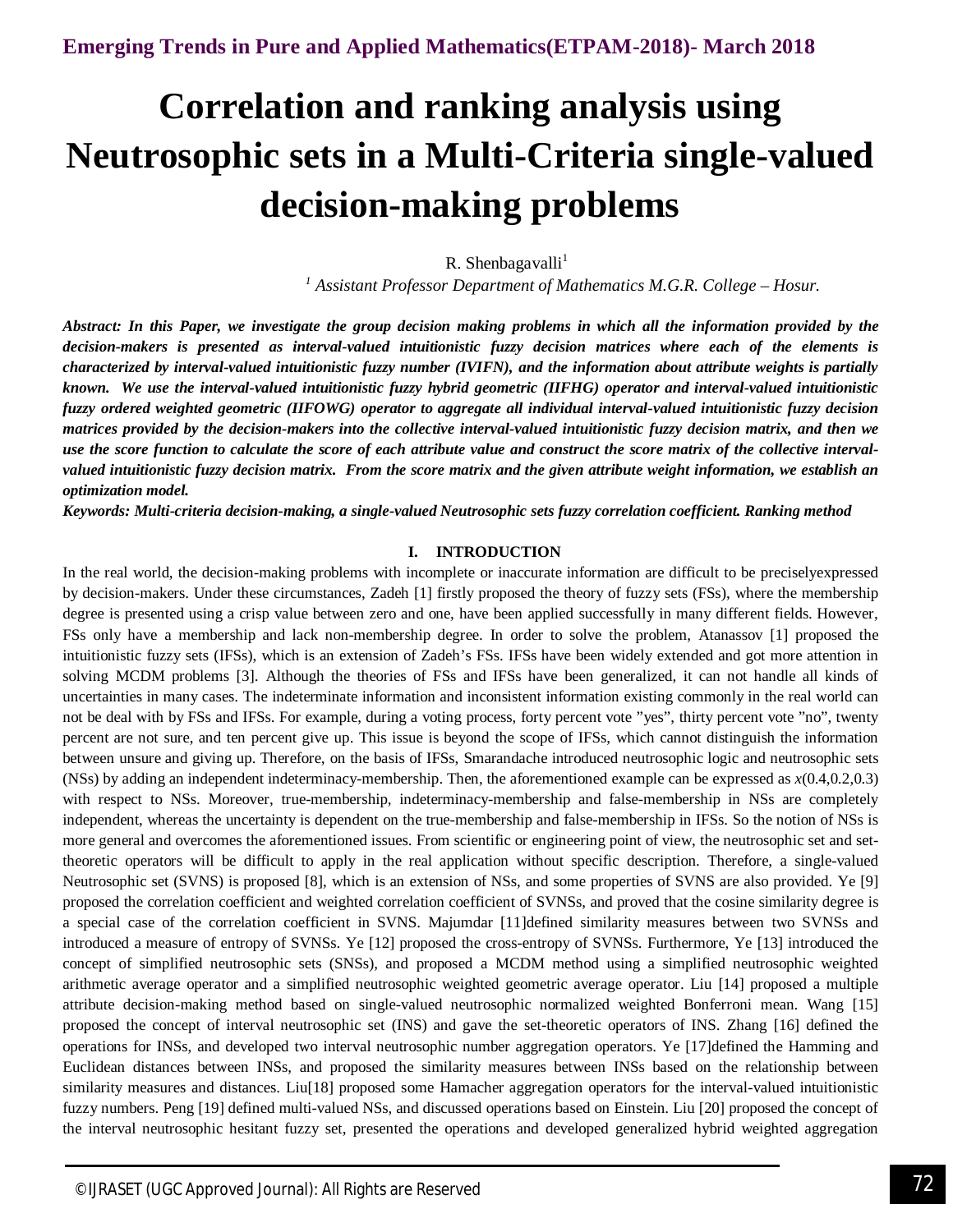operators. Information aggregation is very important in MCDM and MCGDM problems, so various aggregation operators have been proposed and developed in the past years. Yager [21] and Xu [22] proposed weighted arithmetic average operator and weighted geometric average operator, which are two of the most common operators. Zhao [23] developed generalized aggregation operators for intuitionistic fuzzy sets (IFSs). The NSs is an extension of IFSs, so it is significant meaningful to research the aggregation operators for NSs. However, until to now, there are a few researches on aggregation operators for SVNSs, and apply them to decision-making problems. Many traditional aggregation operators do not consider the relationship of different input arguments in the decision process. Yager [24] firstly defined the power average operator which makes the arguments support each other. Xu [25] introduced the power geometric operator. Zhou [26] developed a generalized power average operator. Liu [27] defined intuitionistic trapezoidal fuzzy power generalized aggregation operator. However, power average operators have not been applied to handle MCDM problems under single-valued neutrosophic environment. Therefore, the aim of the paper is to develop single-valued neutrosophic power average aggregation operators. Meanwhile, we will discuss its properties, such as idempotency, commutativity.The rest of paper is organized as follows. In Section 2, we introduce some concepts and operations of SVNS. New power aggregation operators for SVNN are defined, and some properties are discussed in Section 3. Section 4 establishes the detail decision method for multi-criteria decision making based on the proposed operators under single-valued neutrosophic fuzzy information environment. Section 5 presents an illustrative example according to our method. Finally, the main conclusions of this paper are summarized in Section 6.

## **II. SECTION 2.**

# *A. Preliminaries*

In this Section, some concepts and definitions with respect to SVNs are introduced, which will be utilized in the remainder of the paper.

# *B. DEFINITION 1*

Let X be a universe set with generating element x. A neutrosophic set (NS) A in X is {  $(x, T_A(x), I_A(x), F_A(x))$  : x in X } where  $T_A(x)$  is the truth-membership function,  $I_A(x)$  is the indeterminacy-membership, &  $F_A(x)$  is the falsity-membership function, and all are real standard or non-standard subsets of  $]0$ ,  $1$ <sup>+</sup>[. There is no restriction on these three membership functions, but  $0 \leq$  sup  $(T_A(x) + I_A(x) + F_A(x)) \leq 3^+$ .

# *C. Definition 2*

Let X be a universe set with generating element x. A single-valued neutrosophic set (SVNS) in X is { ( $x, T_A(x), I_A(x), F_A(x)$ ) : x in X }. Here  $0 \leq \sup (T_A(x) + I_A(x) + F_A(x)) \leq 3$  and each of memberships  $T_A(x)$ ,  $I_A(x)$ ,  $F_A(x)$  is in [0, 1] for all x in X. Note that A SVNS or simplified neutrosophic (SNS) is a subclass of NS, implies that SVNS is also an special case of SNS. Further a SVNS is an example of NS, and SNS is a subclass of NS, so that SVNS is also an special case of SNS.  $x = (Tx, Ix, Fx)$  is used to represent an element in SVNSs, and called it as a single-valued neutrosophic number (SVNN). The set of all single-valued neutrosophic numbers is noted as SVNNs.

# *D. Definition 3*

Let x and y be two SVNNs, then operational relations are defined as follows:

11. 
$$
x \Box y \Box (T_1 \Box T_2 \Box T_1 T_2, I_1 I_2 - I_1 I_2, F_1 + F_2 - F_1 F_2)
$$
  
\n12.  $x \Box y \Box (T_1 T_2, I_1 I_2, F_1 F_2)$   
\n $\Box \Box \Box \Box \Box \Box \Box \Box \Box \Box \Box \Box \Box \Box \Box (1 \Box T_1 \Box)^{\Box} \Box, 1 \Box \Box (1 \Box T_1 \Box)^{\Box} \Box, 1 \Box \Box (1 \Box T_1 \Box)^{\Box} \Box)$   
\n14.  $x^{\lambda} = (T_1^{\lambda}, I_1^{\lambda}, F_1^{\lambda})$ ,  $\Box \Box \Box \Box 0$ 

There are some limitations related to definition 3[16], and some novel operations are defined.

# *E. DEFINITION 4*

Let  $x \Box (T_1, I_1, F_1)$  and  $y \Box (T_2, I_2, F_2)$  be two SVNNs, then operational relations are defined as follows:

*1*)  $x \Box y \Box (T_1 \Box T_2 \Box T_1 T_2, I_1 I_2, F_1 F_2)$ 

- *2*)  $x \Box y \Box (T_1T_2, I_1 \Box I_2 \Box I_1I_2, F_1 \Box F_2 \Box F_1F_2)$
- $\beta$ )  $\Box$   $\Box x$   $\Box$   $(1\Box T_1\Box)^{\Box}$   $\Box$  ,  $\Box I_1$   $\Box^{\Box}$   $\Box$  ,  $F_1$   $\Box$   $)$   $\Box$   $\Box$   $\Box$   $\Box$   $\Box$   $\Box$
- *4*)  $x^{\lambda} = (T_1{}^{\lambda}, 1\square\,\Box (1\square I_1\square)^{\lambda}, 1\square\,\Box (1\square F_1\square)^{\lambda})$ , ΩΩΩΩ0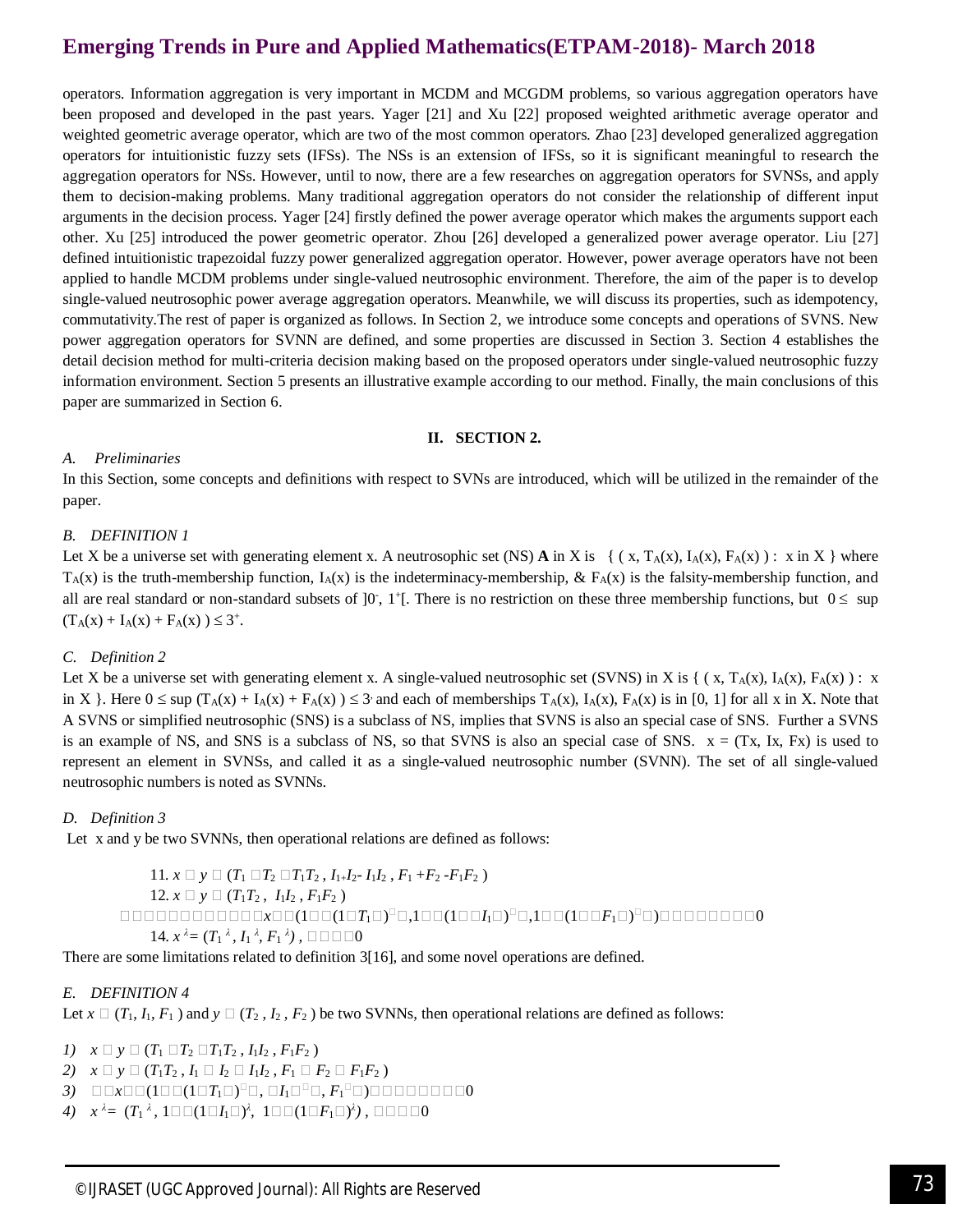## *F. Definition 5:*

 $x = (T, I_1, F_1)$  and  $y = (T_2, I_2, F_2)$  any two SVNNs, then the hamming distance between x and y can be defined as follows:

$$
d(x,y) = |T_1 - T_2| + |I_1 - I_2| + |F_1 - F_2| \dots
$$
 (1)

### *G. DEFINITION 6*

Let  $x = (T, I, F)$  be a SVNN, and the cosine similarity measure  $S(x)$  between SVNN, x and the ideal alternative (1,0,0) can be defined as follows:

$$
S(x) = \frac{T}{\sqrt{T^2 + I^2 + F^2}}
$$
   
 (2)

#### **III. RANK TECHNIQUES IN MULTI-CRITERIA DECISION-MAKING METHOD**

#### *A. Definition 3.1*

Let  $\tilde{a}_j = (t_j, 1 - f_j)$ ,  $j = 1, \ldots, n$  be a collection of vague values, and let the vague fuzzy weighted averaging operator VWA is defined as VWA:  $Q_n \to Q$  if VMA<sub>w</sub>  $(\tilde{a}_1, \tilde{a}_2, ..., \tilde{a}_n) = \sum_{j=1}^n w_j \tilde{a}_j = (1 - \prod_{j=1}^n (1 - t_j)^{w_j}, \prod_{j=1}^n (1 - f_j)^{w_j}$  where the weight vector  $w = (w_1, w_2, ..., w_m)^T$  of the attributes can be determined in advance. Note that  $w_i > 0$  for each  $i = 1$  to n, and  $\sum_{j=1}^{n} w_j = 1$ .

# *B. Definition 3.2*

Let  $\tilde{a}_j = (t_j, f_j)$ ,  $j = 1, 2, ..., n$  be a collection of vague values, and let the vague fuzzy hybrid weighting average operator VHA is defined as: VHA:  $Q_n \to Q$  if VHA<sub>w</sub> ( $\tilde{a}_1, \tilde{a}_2, ..., \tilde{a}_n$ ) = (1 -  $\prod_{j=1}^n (1-t_j)^{w_j}$ , 1 -  $\prod_{j=1}^n (1-t_j)^{w_j}$  where the weight vector w  $=(w_1, w_2, ..., w_m)^T$  of the attributes can be determined in advance. Note that  $w_i > 0$  for each  $i = 1$  to n, and  $\sum_{j=1}^{n} w_j = 1$ .

## *C. Model Assumptions And Procedures 3.3*

Let  $A = \{A_1, A_2, ..., A_n\}$  be a set of alternatives,  $G = \{G_1, G_2, ..., G_n\}$  be the set of alternatives,  $\omega = (\omega_1, \omega_2, ..., \omega_n)$  is the weighting vector of the attribute  $G_j$ ,  $j=1,2,...,n$ , where  $\omega_j \in [0,1]$ , 1  $=1$ *n j j* ω  $\sum_{j=1}^{\infty} \omega_j = 1$ . Let  $D = \{D_1, D_2, ..., D_t\}$  be the set of decision

makers,  $V = (V_1, V_2, ..., V_n)$  be the weighting vector of the decision makers, with 1  $[0,1], \sum_{k=1}^{t} V_{k} = 1.$  $k \sim \text{L0,1}, \sum_{k=1}^k k_k$  $V_{k} \in [0,1], \sum V_{k}$  $\in [0,1], \sum_{k=1} V_k = 1.$  Let

 $R_k = \left(\tilde{r}_{ij}^{(k)}\right)_{\text{mean}} = \left(t_{ij}^{(k)}, f_{ij}^{(k)}\right)_{\text{mean}}$  be the vague decision matrix, where  $t_{ij}^{(k)}$  is the degree of the truth membership value that the alternative  $A_i$  satisfies the attribute  $G_j$  given by the decision maker  $D_k$  and  $f_{ij}^{(k)}$  is the degree of false membership value that the alternative for the alternative  $A_i$ , where  $t_{ij}^{(k)}$ ,  $f_{ij}^{(k)} \subset [0,1]$  and,  $t_{ij}^{(k)} + f_{ij}^{(k)} \le 1$ ,  $i = 1, 2, \ldots, m, j = 1, 2, \ldots, n$ , and k =

1, 2 ,…, t.

#### *D. An algorithm for a Developed Model of Magdm*

Here the steps mentioned below are studied for a model of MAGDM.

#### *E. Algorithm: the Following Steps are Now Given*

*1) Step 1*: Utilize the vague decision matrix  $R^k = (\tilde{r}_{ij})^{(k)}_{m \times n} = ( (t_{ij})^k, 1 - (f_{ij})^k_{m \times n} )$ , and the FWA operator which has the associated weighting vector  $w = (w_1, w_2, ..., w_m)^T$  generated from the definition (3.3). Let  $(\tilde{r}_{ij})^k = (t_{ij}^k, 1 - f_{ij}^k)$ , i = 1, , ..., m;  $j = 1, 2, \ldots$ , n be a matrix of vague values for each  $k = 1$  to t. Let  $R^k = (\tilde{r}_{ij})^{(k)}$  be the collection of *t* number of  $m \times n$  matrices of each the form  $R^k = ((\tilde{r}_{ij})^{(k)})$  where  $k = 1, 2, ..., t$ . Then the operator FWA:  $[(M_{m \times n})^k \rightarrow M_{m \times n}] \mid R^1, R^2, ..., R^k \rightarrow R$  (r<sub>ij</sub>) is defined by VWA ( $(\tilde{r}_{ij})^{(1)}$ ),  $(\tilde{r}_{ij})^{(2)}$ ),...,  $(\tilde{r}_{ij})^{(k)}$ ) which is found due to the definition (3.1). Here  $V = (V_1, V_2, ..., V_t)$  be the weighting vector of the decision maker or generated from the definition (3.3).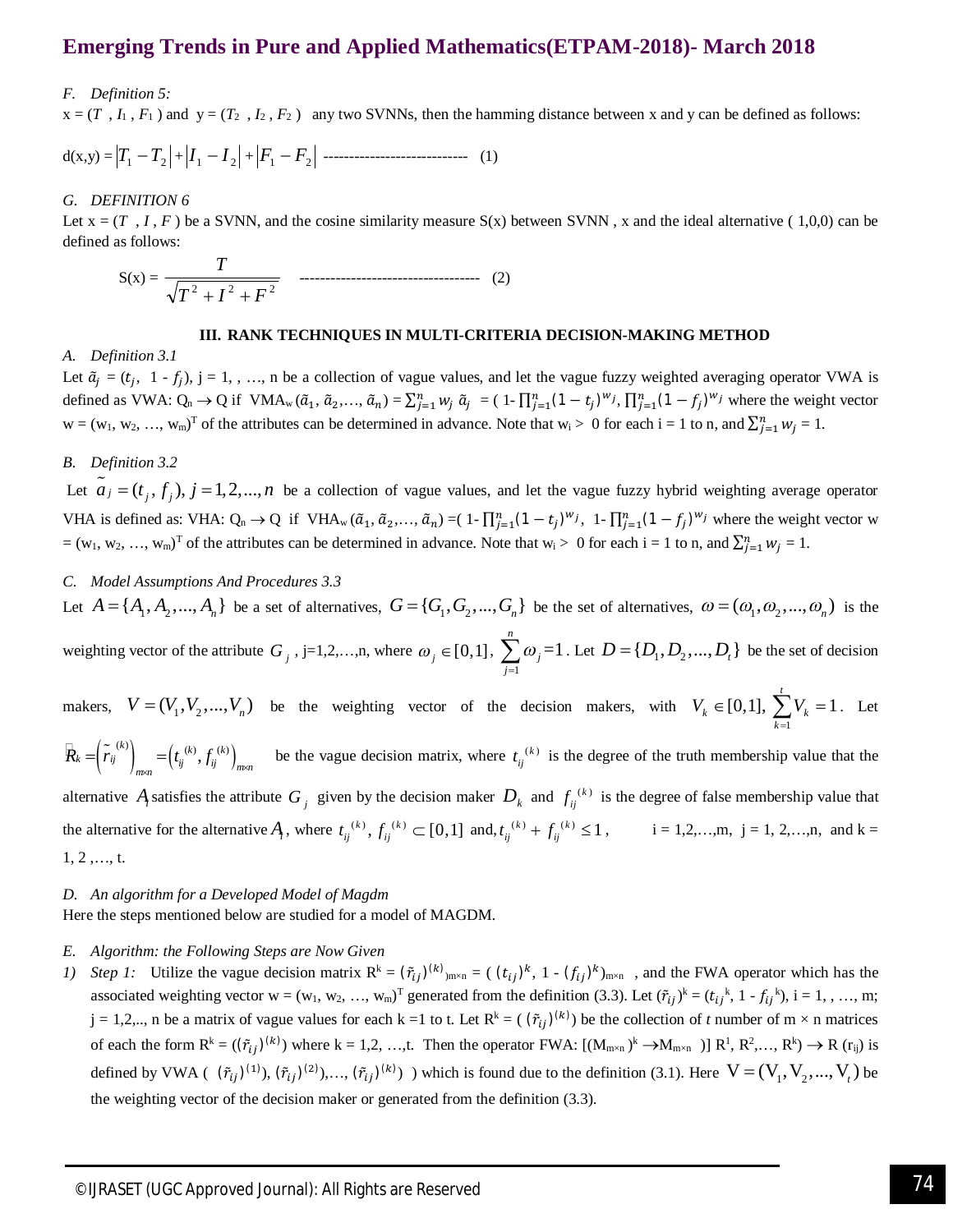*2) STEP 2:* Utilizing the information from the collective decision matrix  $R = (C_{ij}, D_{ij})_{m \times n}$ found in the step 1. Then NFHWA operator  $R = \tilde{r}_i = (t_i, 1 - f_i)$  is defined by  $(1 - (\prod_{j=1}^n (1 - c_{ij})^{w_j}), 1 - (\prod_{j=1}^n (1 - c_{ij})^{w_j}), i$ 

 $=1, 2, \ldots$ , m derive the collective overall preference values of the alternative  $A_i$ , which have weight w<sub>i</sub> in such a way that the weighting vector as  $w = (w_1, w_2, ..., w_m)^T$  generated from the definition (3.3).

*3) STEP 3:* Calculate the distance between the collective overall preference values  $\tilde{r}^+$ , or the negative ideal vague value  $\tilde{r}$ , where  $\tilde{r}$  $\tilde{r}$ <sup>+</sup> = (1,0) and  $\tilde{r}$ <sup>-</sup> = (0,1). Using the Euclidean distance function we can find the distances between the collective overall preference values  $\tilde{r}_i$  and the positive ideal vague value  $\tilde{r}$  as follows:

$$
d(\tilde{r}_i, \tilde{r}^+) = \sqrt{\frac{1}{2} \sum_{i=1}^n \left[ (t_{\tilde{r}_i}(x_i) - t_{\tilde{r}^+}(x_i))^2 + ((1 - f_{\tilde{r}_i}(x_i)) - (1 - f_{\tilde{r}^+}(x_i)))^2 \right]}
$$

*4) STEP 4:* Rank all the alternatives  $A_i$ , where  $i = 1, 2, \ldots, m$  and select the best one in accordance with the distance obtained in step 3.

## *F. Numerical Illustration*

Suppose an investment company, wanting to invest a sum of money in the best option, and there is a panel with five possible alternatives to invest the money;  $A_1$  is an IT company;  $A_2$  is a multinational company;  $A_3$  is a tools company,  $A_4$  is an airlines company and  $A_5$  is an automobile company. The investment company must take a decision according to the four following attributes;  $G_1$  is the risk analysis,  $G_2$  is the growth analysis,  $G_3$  is the socio-political impact analysis and  $G_4$  is the environmental impact analysis. The five possible alternatives  $A_i$ , where  $i = 1, 2, \ldots, m$ , are to be evaluated by three decision makers whose weighting vector is  $V = (0.12, 0.16, 0.20, 0.24, 0.28)^T$  under the method in definition (3.3) with  $r = 1$ ,  $\alpha = 0.4$ , & n = 5, and above said four attributes whose weighting vector is  $w = (0.16, 0.22, 0.28, 0.34)^T$ , which is generated from the method in (3.3) with  $r = 1$ ,  $\alpha = 0.4$ , & n = 4:

|         | (0.4873, 0.7256) | (0.5221, 0.7222) | (0.6286, 0.8312) | (0.4427, 0.9986) |
|---------|------------------|------------------|------------------|------------------|
|         | (0.3271, 0.9001) | (0.6676, 0.5413) | (0.4261, 0.8126) | (0.7710, 0.9442) |
| $R_1 =$ | (0.5238, 0.8011) | (0.4278, 0.5261) | (0.5527, 0.6216) | (0.5687, 0.7981) |
|         | (0.7218, 0.6283) | (0.7213, 0.8912) | (0.8311, 0.9219) | (0.6626, 0.8215) |
|         | (0.6257, 0.7983) | (0.8321, 0.9426) | (0.6256, 0.7119) | (0.4136, 0.6295) |
|         |                  |                  |                  |                  |
|         | (0.4351, 0.7846) | (0.5121, 0.7221) | (0.1009, 0.6221) | (0.2217, 0.7184) |
|         | (0.6321, 0.8221) | (0.6226, 0.8108) | (0.3009, 0.5129) | (0.6225, 0.9105) |
| $R_2=$  | (0.5387, 0.9105) | (0.4124, 0.7216) | (0.5010, 0.7101) | (0.4491, 0.5426) |
|         | (0.7317, 0.8119) | (0.5221, 0.8001) | (0.2091, 0.4104) | (0.2101, 0.4110) |
|         | (0.5273, 0.6217) | (0.3125, 0.7278) | (0.4728, 0.7182) | (0.6210, 0.8109) |
|         |                  |                  |                  |                  |
|         | (0.3198, 0.8279) | (0.4419, 0.9816) | (0.2211, 0.5221) | (0.6661, 0.7027) |
|         | (0.7726, 0.8901) | (0.6245, 0.7815) | (0.6216, 0.8225) | (0.7101, 0.9005) |
| $R_3=$  | (0.5201, 0.7287) | (0.5821, 0.6286) | (0.7117, 0.9211) | (0.6105, 0.9117) |
|         | (0.3247, 0.4821) | (0.7139, 0.8148) | (0.4212, 0.5334) | (0.5529, 0.7217) |
|         | (0.7351, 0.9113) | (0.8001, 0.9112) | (0.2221, 0.6121) | (0.4214, 0.5005) |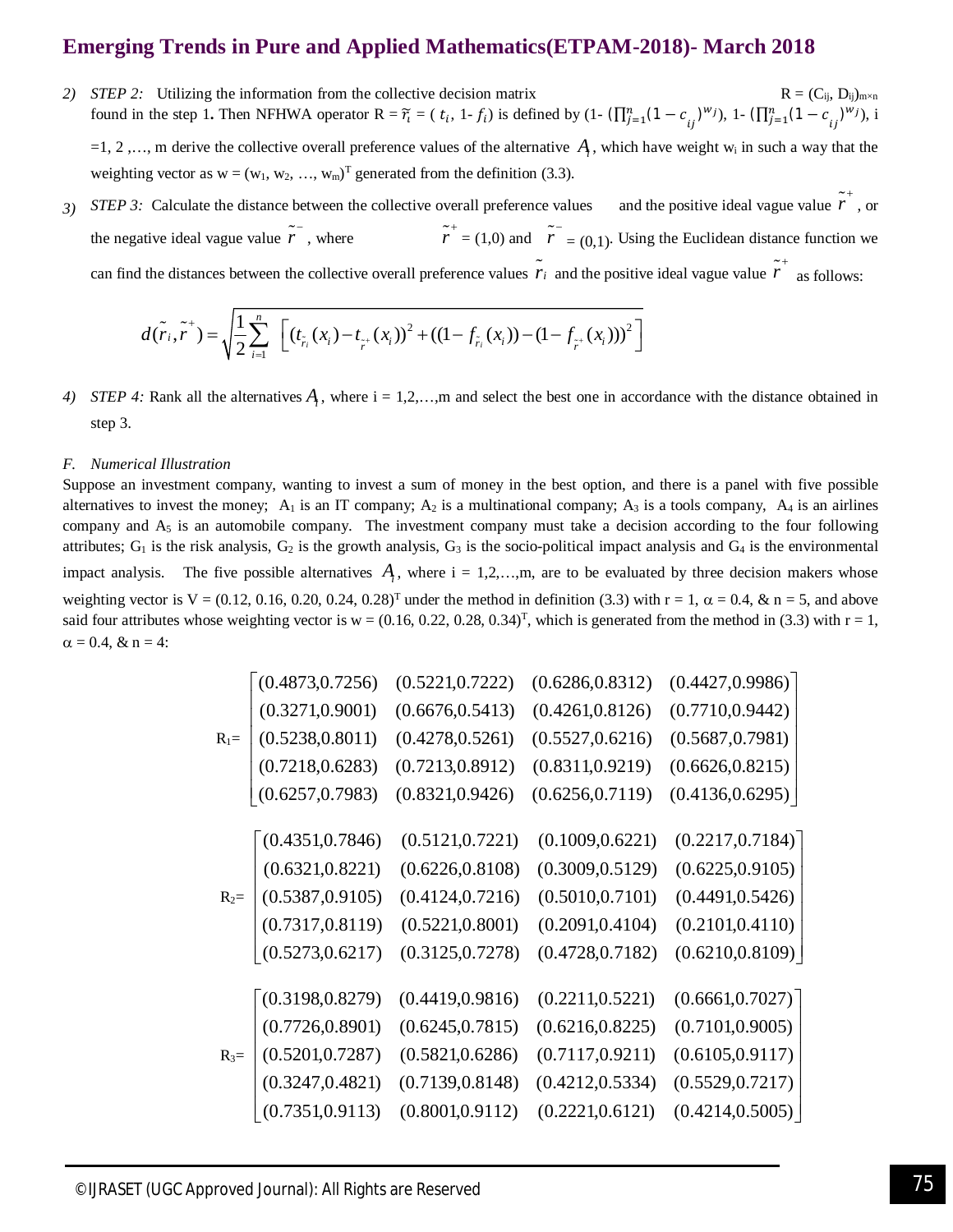| \n $R_{4} = \n \begin{bmatrix}\n (0.3269, 0.9111) & (0.4575, 0.8222) & (0.5527, 0.8686) & (0.8421, 0.9526) \\ (0.6321, 0.8108) & (0.5010, 0.8126) & (0.7317, 0.9191) & (0.7351, 0.9005) \\ (0.3247, 0.4821) & (0.7227, 0.9444) & (0.5529, 0.8287) & (0.1553, 0.9891) \\ (0.8112, 0.9238) & (0.2091, 0.9545) & (0.4494, 0.8898) & (0.6522, 0.7377) \\ (0.1983, 0.9916) & (0.3125, 0.8278) & (0.7428, 0.8482) & (0.6217, 0.9197) \\ (0.2686, 0.8812) & (0.4427, 0.8986) & (0.6676, 0.8126) & (0.7717, 0.9552) \\ (0.5218, 0.7918) & (0.4278, 0.7176) & (0.8311, 0.9519) & (0.4163, 0.7295) \\ (0.5122, 0.9100) & (0.2091, 0.5515) & (0.2101, 0.8126) & (0.3125, 0.8287) \\ (0.3198, 0.9728) & (0.4491, 0.9861) & (0.6261, 0.8522) & (0.7101, 0.9552) \\ (0.5210, 0.6268) & (0.7711, 0.9211) & (0.6195, 0.7119) & (0.7513, 0$ |
|----------------------------------------------------------------------------------------------------------------------------------------------------------------------------------------------------------------------------------------------------------------------------------------------------------------------------------------------------------------------------------------------------------------------------------------------------------------------------------------------------------------------------------------------------------------------------------------------------------------------------------------------------------------------------------------------------------------------------------------------------------------------------------------------------------------------------|
|----------------------------------------------------------------------------------------------------------------------------------------------------------------------------------------------------------------------------------------------------------------------------------------------------------------------------------------------------------------------------------------------------------------------------------------------------------------------------------------------------------------------------------------------------------------------------------------------------------------------------------------------------------------------------------------------------------------------------------------------------------------------------------------------------------------------------|

*G. Explanation: the steps For the Given Algorithm Are as Follows* Utilizing the decision information given in the matrix  $\vec{R}_k = \left(\vec{r}_j^{(k)}\right)_{k=1}$  $\hat{R}_k = \left(\tilde{r}_{ij}^{(k)}\right)_{5\times4}$ ,  $k = 1, 2, 3$ , 4,5 and the *VWA* operator which has the associated weighting vector  $w = (0.28, 0.24, 0.2, 0.16, 0.12)^T$ 

a collective decision matrix  $\overline{R}_k = \left(\tilde{r}_{ij}^{(k)}\right)_{k}$  $5 \times 4$  $\hat{R}_k = \left(\tilde{r}_{ij}^{(k)}\right)_{5\times 4}$  is obtained as follows:

|  | $(0.3948, 0.8059)$ $(0.4850, 0.8048)$ $(0.4587, 0.7095)$ $(0.5999, 0.8490)$                           |  |
|--|-------------------------------------------------------------------------------------------------------|--|
|  | $(0.5917, 0.8510)$ $(0.6001, 0.7085)$ $(0.5777, 0.7582)$ $(0.6901, 0.8921)$                           |  |
|  | $R = \begin{bmatrix} 0.4980, 0.7588 & 0.4994, 0.6887 & 0.5497, 0.7507 & 0.4723, 0.7767 \end{bmatrix}$ |  |
|  | $(0.6554, 0.7103)$ $(0.5392, 0.8729)$ $(0.5841, 0.6702)$ $(0.5680, 0.6785)$                           |  |
|  | $(0.5702, 0.7763)$ $(0.6829, 0.8594)$ $(0.5562, 0.7118)$ $(0.5570, 0.7115)$                           |  |

Utilizing the VFHWA operator, the collective overall preference values of the alternatives  $A_i$  j = 1, 2, ..., 5 are found mentioned below:

Using the weighting vector  $w = (0.34, 0.28, 0.22, 0.16)$ 

 $\tilde{r}_1$  = (0.4718, 0.7960);  $\tilde{r}_2$  = (0.6087, 0.8101);  $\tilde{r}_3$  = (0.5064, 0.7423);  $\widetilde{r}_4$  = (0.5961, 0.7594);  $\tilde{r}_5 = (0.006, 0.7837);$ 

Calculating the distances between the collective overall preference values  $\tilde{r}_i$  and the positive ideal vague value  $\tilde{r} = (1, 0, 0)$ . The distances calculated from the following distance function:

$$
d(\tilde{r}_i, \tilde{r}) = \sqrt{\frac{1}{2} \sum_{i=1}^n \left[ (t_{\tilde{r}_i} - t_{\tilde{r}})^2 + ((1 - f_{\tilde{r}_i}) - (1 - f_{\tilde{r}}))^2 \right]}
$$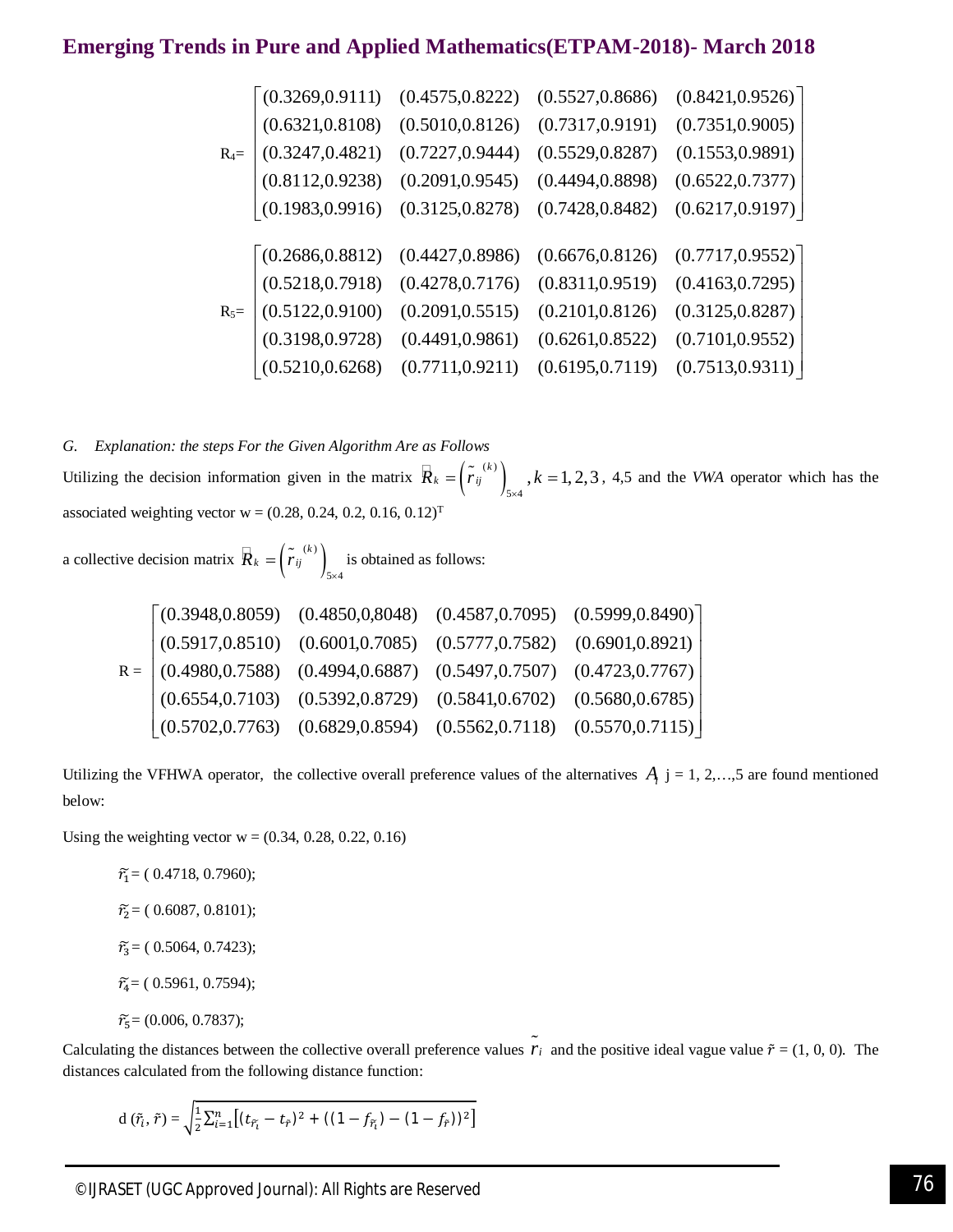Thus  $d(\tilde{r}_1, \tilde{r}) = 0.6755$ ;  $d(\tilde{r}_2, \tilde{r}) = 0.6361;$  $d(\tilde{r}_3, \tilde{r}) = 0.3937;$  $d(\tilde{r}_4, \tilde{r}) = 0.3324;$  $d(\tilde{r}_5, \tilde{r}) = 0.6219;$ 

is obtained as follows: Thus  $A_1 > A_2 > A_5 > A_3 > A_4$  Thus  $A_1$  is the best alternative.

From the comparison, it can be observed that there is a change in the ranking of the best alternatives. In the proposed method with a distance function,  $A_1$  is the best alternative, and with the replacement of step-3 in the algorithm with methods as proposed by Robinson & Amirtharaj [2011b], it can be seen that  $A_1$  is the best alternative.

#### **IV. CONCLUSION**

As a generalization of intuitionistic fuzzy sets, neutrosophic sets (NSs) can be better handle the incomplete, indeterminate and inconsistent information, which have attracted the widespread concerns for researchers. In this paper, some new correlation coefficient and ranking method are introduced using neutrosophic fuzzy operators and fuzzy average operator in a single-valued neutrosophic environment. Firstly, the definition and operational laws of single-valued neutrosophic numbers (SVNNs) are introduced. Then, the single-valued neutrosophic average operator and the single-valued ranking techniques in neutrosophic are developed, and few properties of on these operators are also analyzed. Furthermore, a method for solving multi-criteria decisionmaking (MCDM) problems is explored based on the correlation coefficient and raking technique.. Finally, an illustrative example is shown to verify the effectiveness and practicality of the proposed method.

#### **REFERENCES**

- [1] Atanassov, K. T., Intuitionistic fuzzy sets, Fuzzy Sets and Systems, Vol. 20, No. 1, (1986), 87–96.
- [2] Atanassov, K.T., Two theorems for intuitionistic fuzzy sets, Fuzzy Sets and Systems, Vol. 110, No. 2, (2000), 267–269
- [3] Chen, T. Y., An outcome-oriented approach to multi-criteria decision analysis with intuitionistic fuzzy-optimistic/pessimistic operators, Expert Systems with Applications, Vol. 37, No. 12, (2010), 7762– 7774.
- [4] Liu, P. D. Some Hamacher aggregation operators based on the interval-valued intuitionistic fuzzy numbers and their application to Group Decision Making, IEEE Trans. on Fuzzy systems, Vol. 22, No. 1, (2014), 83-97
- [5] Liu, P.D., and Liu, Y., An approach to multiple attribute group decision making based on intuitionistic trapezoidal fuzzy power generalized aggregation operator, International Journal of Computational Intelligence Systems, Vol. 7, No. 2, (2014), 291-304.
- [6] Liu, P. D. and Shi, L. L., The generalized hybrid weighted average operator based on interval neutrosophic hesitant set and its application to multiple attribute decision making, Neural Computing & Application, Vol. 26, (2015), 457-471.
- [7] Liu, H.W. and Wang,C.J., Multi-criteria decision-making methods based on intuitionistic fuzzy sets, European Journal of Operational Research, Vol. 179, No. 1, (2007), 220–233
- [8] Liu, P.D. and Wang, Y.M., Multiple attribute decision-making method based on single-valued neutrosophic normalized weighted Bonferroni mean, Neural Computing & Application, Vol. 25, (2014), 2001-2010.
- [9] Majumdar, P., and Samanta, S. K., On similarity and entropy of neutrosophic sets, Journal of Intelligent & Fuzzy systems, Vol. 26, No. 3, (2014), 1245-1252.
- [10] Pei, Z., and Zheng, L., A novel approach to multi-attribute decision making based on intuitionistic fuzzy sets, Expert Systems with Applications, Vol. 39, No. 3, (2012), 2560–2566
- [11] Peng, J.J., Wang, J. Q., and Wu, X. H., Multi-valued Neutrosophic Sets and Power Aggregation Operators with Their Application in Multi-criteria Group Decision-making Problems", International Journal of Computational Intelligence Systems, Vol.8, No. 2, (2015), 345-363
- [12] Smarandache, F., A unifying field in logics. neutrosophy: Neutrosophic probability, set and logic, American Research Press, Rehoboth, (1999).
- [13] H. Wang, F. Smarandache, Y. Q. Zhang and R. Sunderraman,"Single valued neutrosophic sets", Multi-space and Multi-structure, vol. 4, (2010), pp. 410–413 [14] H. Wang, F. Smarandache, Y. Q. Zhang and R. Sunderraman, Interval Neutrosophic Sets and Logic: Theory and Applications in Computing, Hexis, Phoenix, Ariz, USA, (2005).
- [15] Z. S. Xu, "Intuitionistic fuzzy multi-attribute decision making: an interactive method", IEEE Transactions on Fuzzy Systems, vol.20, no. 3, (2012), pp. 514– 525.
- [16] Xu, Z .S., and Yager, R. R., Some geometric aggregation operators based on intuitionistic fuzzy sets, International Journal of General Systems, Vol. 35, No. 4, (2006), 417-433
- [17] Xu,Z.S.,and Yager, R.R., Power-geometric operators and their use in group decision making, IEEE Trans. on Fuzzy Systems, Vol. 18, (2010), 94-105
- [18] Yager, R. R., On ordered weighted averaging aggregation operators in multi-criteria decision making, IEEE Trans. on Systems, Man and Cybernetics, Vol. 18, No. 1, (1988), 183-190
- [19] Yager, R. R., The power average operator, IEEE Trans. on Systems, Man, Cybernetics-Part A:Systems and Humans, Vol. 31, (2001), 724-731.